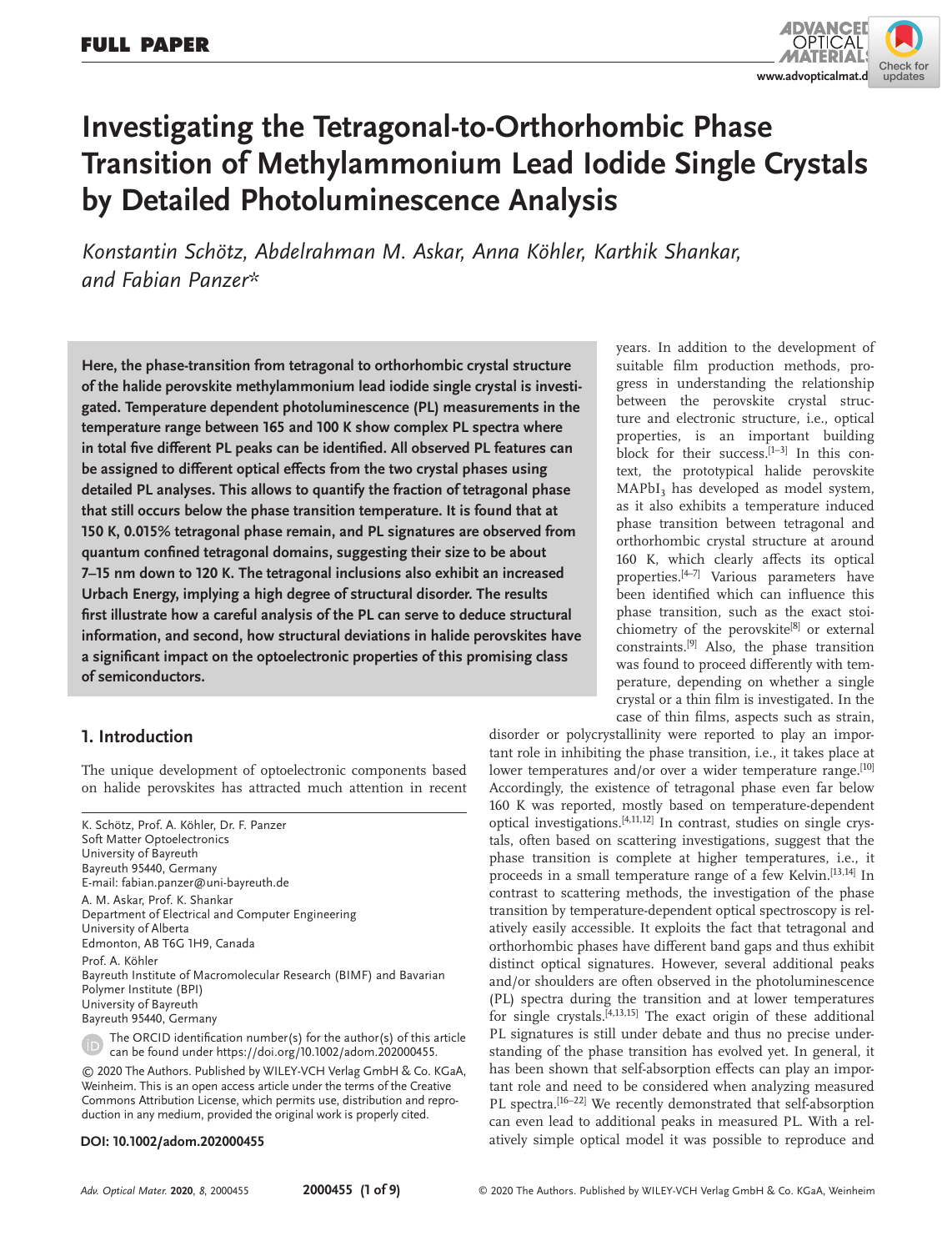



**Figure 1.** a–d) Temperature-dependent photoluminescence of a MAPbI<sub>3</sub> single crystal from 200 to 100 K, grouped in different temperature regions.

analyze the additional peaks in the case of pure tetragonal or orthorhombic crystal phases.[23]

Encouraged by these findings, we investigate in detail the tetragonal-orthorhombic phase transition of a  $MAPbI<sub>3</sub>$  single crystal using temperature-dependent PL spectroscopy. In the temperature range from 160 to 100 K, we observe complex PL spectra with five different PL peaks. By systematic investigation and detailed modelling of optical effects, it is possible to differentiate the PL signatures of electronic states from those caused by optical effects. This allows quantifying the fraction of tetragonal phase with a high sensitivity, where we find residual tetragonal phase to be present down to 120 K even in the case of a single crystal. Our work thus emphasizes the limited phase purity upon structural changes of hybrid perovskites even in the case of single crystals and sheds further light on how to analyze and interpret PL spectra consisting of multiple peaks.

#### **2. Results**

**Figure 1** shows the temperature dependent PL spectra of a  $MAPbI<sub>3</sub>$  single crystal in the temperature range between 200 and 100 K, grouped into temperature ranges comprising similar spectra. The temperature for the tetragonal to orthorhombic phase transition was identified to be at 163 K in the case of single crystals.[24,25] Thus, the spectra in Figure 1a at 200 and 165 K are associated with the tetragonal phase. They show two peaks centered at about 1.55 and 1.48 eV. In a previous study we could clarify the origin of the two peaks, $[23]$  where the higher energy peak (PL<sub>tetra</sub>) at 1.55 eV is due to PL that leaves the crystal without significant self-absorption, such as PL generated close to the crystal surface. In contrast, the lower energy peak at 1.48 eV ( $PL_{\text{filtered}}$ ) results from an inner filter effect, i.e., it is due to PL that suffered significant self-absorption as it experienced a longer optical path through the perovskite bulk. Here the relatively high probability for reflections at the inner surfaces of the crystal can significantly boost the length of the optical path that the filtered PL experiences (also see Figure S1 in the Supporting Information for details).

Upon further cooling, the PL spectra become more complex. In the range from 160 to 150 K, a new peak appears at 1.67 eV that shifts by about 5 meV to lower energies during cooling to 150 K. Furthermore, there is a shoulder ("peak B") around 1.57 eV at 160 K that becomes weaker with cooling, and a peak at 1.53 eV ("peak C") that shifts by 30 meV to higher energies and increases in intensity by about 60%. We can readily assign the peak at 1.67 eV to an optical transition in the orthorhombic phase (PL<sub>ortho</sub>).<sup>[26–28]</sup> In contrast, the origin of peaks B and C is not as straightforward and needs more detailed investigation. Upon further cooling (Figure 1b), peaks B and C seem to merge, and in the temperature range from 140 to 120 K (Figure 1c), a new sharp peak at 1.60 eV appears and gains intensity (peak D). At 110 and 100 K, (lowest temperature we investigated), only PL<sub>ortho</sub> and peak D remain (Figure 1d). We always observed the above-described PL evolution for different MAPbI<sub>3</sub> single crystals, suggesting that it is a general behavior.

To identify the origin of the various peaks, we take a twofold approach. First, we consider PL spectra collected from a different angle. This allows us to identify self-absorption effects, as we found the relative intensity of PL<sub>filter</sub> to be sensitive on the measurement geometry.<sup>[23]</sup> Second, we model the optical spectra under consideration of optical effects such as reflection and reabsorption.

**Figure 2**a shows the PL spectra taken at 160 K for two measurement geometries, which slightly differ in the angles between single crystal and the incident laser beam. The difference between the two spectra is also shown (orange shaded area). It is obvious that the spectra differ only in the intensity of peak C, indicating that peak C stems from filtered PL due to self-absorption effects. Likewise, the PL spectra taken under varied geometries at 100 K (Figure 2b) differ in the intensity of peak D, so that we assign peak D to filtered PL of the orthorhombic phase (see Figure S2 in the Supporting Information for all measured spectra between 165 and 100 K).

To underpin the assignment of peak C and peak D to filtered PL, we attempt to reproduce the spectra by optical modelling as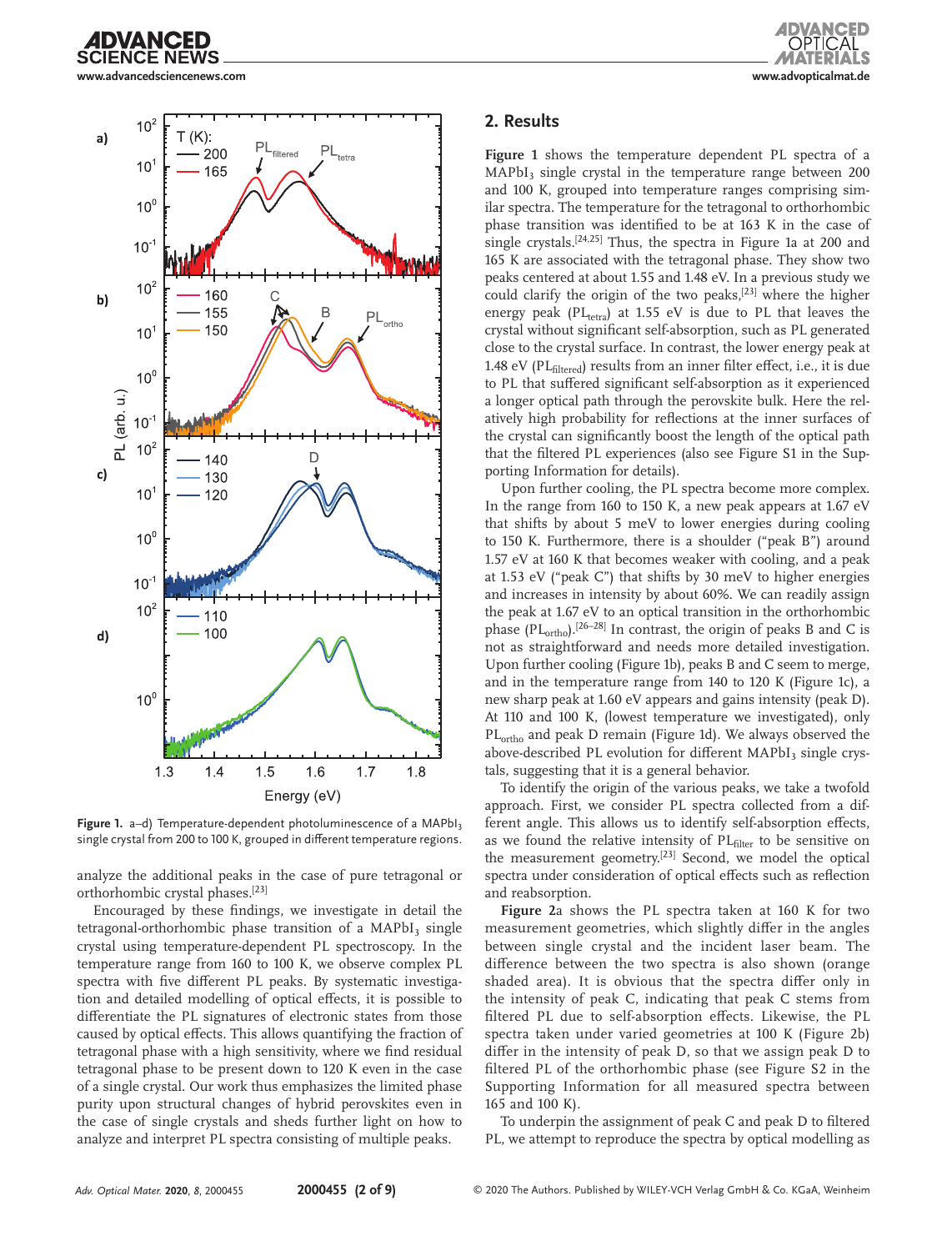



Figure 2. a,b) PL of a MAPbI<sub>3</sub> single crystal in a geometry with strongly (black solid) and weakly pronounced (black dashed) self-absorption effect, as well as the difference (orange) between both spectra at a) 160 K and b) 100 K. c,d) Modelled PL (green circles) considering self-absorption, decomposed in tetragonal (red), orthorhombic (blue), and filtered PL (orange) at c) 160 K and d) 100 K, together with the measured PL spectra (black solid lines).

presented in our earlier work.<sup>[23]</sup> In brief, we consider the one dimensional charge carrier distribution generated in the crystal by our 337 nm laser excitation. This charge carrier distribution leads to PL that can travel either to the front or to the back of the crystal, where it is transmitted or reflected at the interface of the perovskite and its surrounding media. The probability for this is determined by the refractive index of the perovskite and the surrounding media, in our case helium. On the way through the crystal, the PL is absorbed by the perovskite. Considering a possible mismatch of excitation and detection spot, the PL leaving the crystal after multiple reflections (filtered PL) can be amplified by a constant factor in our model. The crystal length is set to 1 mm, in accordance with the size of the used crystal. The reflection probability at the perovskite-helium interface is estimated to be 0.85 by using the Fresnel equations and averaging over all incident angles. For the absorption spectra of the tetragonal phase of  $MAPbI<sub>3</sub>$ , we combine the room temperature absorption coefficient reported by Crothers et al.<sup>[29]</sup> with the temperature-dependent absorbance data of the Urbach tail reported by Ledinsky et al.<sup>[30]</sup> Since during the phase transition tetragonal and orthorhombic phase coexist, the total absorption spectrum of the crystal is a combination of a certain fraction of tetragonal phase absorption and orthorhombic phase absorption. For the latter, the absorption coefficient is approximated by absorption data from thin films and an extrapolated Urbach tail based on transmission measurements of a single crystal (see Section S3 in the Supporting Information for full details of the modelling approach).<sup>[6,23]</sup> In principle, and similar to absorption, the total PL spectrum is the sum of tetragonal and orthorhombic PL. Since energy transfer from the orthorhombic to the energetically lower tetragonal phase can occur easily,<sup>[31,32]</sup> the tetragonal PL is expected to appear overproportionally intense in the measured spectra. Furthermore, the different PL features, including filtered PL and the intrinsic PL peaks of tetragonal and orthorhombic phases, typically overlap spectrally. This makes the modeling of the measured

spectra in the phase transition region more complex compared to the analyses of PL spectra of pure phases. A complete modeling of the spectra, including a clear identification of peak C and D, requires first to identify clearly the contributions from neat phases. To access the spectral shape of the intrinsic PL, we recall that the PL lineshape as a function of photon energy *E* of a classic inorganic semiconductor is described by a generalized Planck law, which reads

$$
PL(E) \propto A(E) E^2 \exp\left(-\frac{E}{k_B T}\right) \tag{1}
$$

where  $A(E)$  is the absorptivity,  $k_B$  is the Boltzmann constant and  $T$  is the temperature.<sup>[33]</sup> For the intrinsic PL line-shape, i.e., the PL without effects of self-absorption, *A(E)* in Equation (1) can be replaced by the absorption coefficient  $\alpha(E)$  (see Section S4 in the Supporting Information).<sup>[34]</sup> Below the band gap,  $MAPbI<sub>3</sub>$  shows band tail absorption, which decreases exponentially toward lower energies.<sup>[35]</sup> It is well described by Urbach tail absorption, expressed by  $\alpha(E < E_{\rho}) \propto \exp(E/E_{u})$ , with  $E_{u}$ being the Urbach Energy.<sup>[36]</sup> Above the band gap, the absorption is roughly constant in the relevant energy range for the PL, that is the spectral range where PL and absorption overlap (Figure S3, Supporting Information). We thus approximate the shape of the absorption spectrum according to

$$
\alpha(E) \approx \frac{\alpha_0}{\exp\left(-\frac{E - E_0}{E_u}\right) + 1} \tag{2}
$$

(see Section S4 and Figure S3 in the Supporting Information for details regarding comparison of modelled and experimental spectra). The PL lineshape is then given by

$$
PL(E) \approx I_0 \frac{1}{\exp\left(-\frac{E - E_0}{E_u}\right) + 1} E^2 \exp\left(-\frac{E}{k_B T}\right)
$$
(3)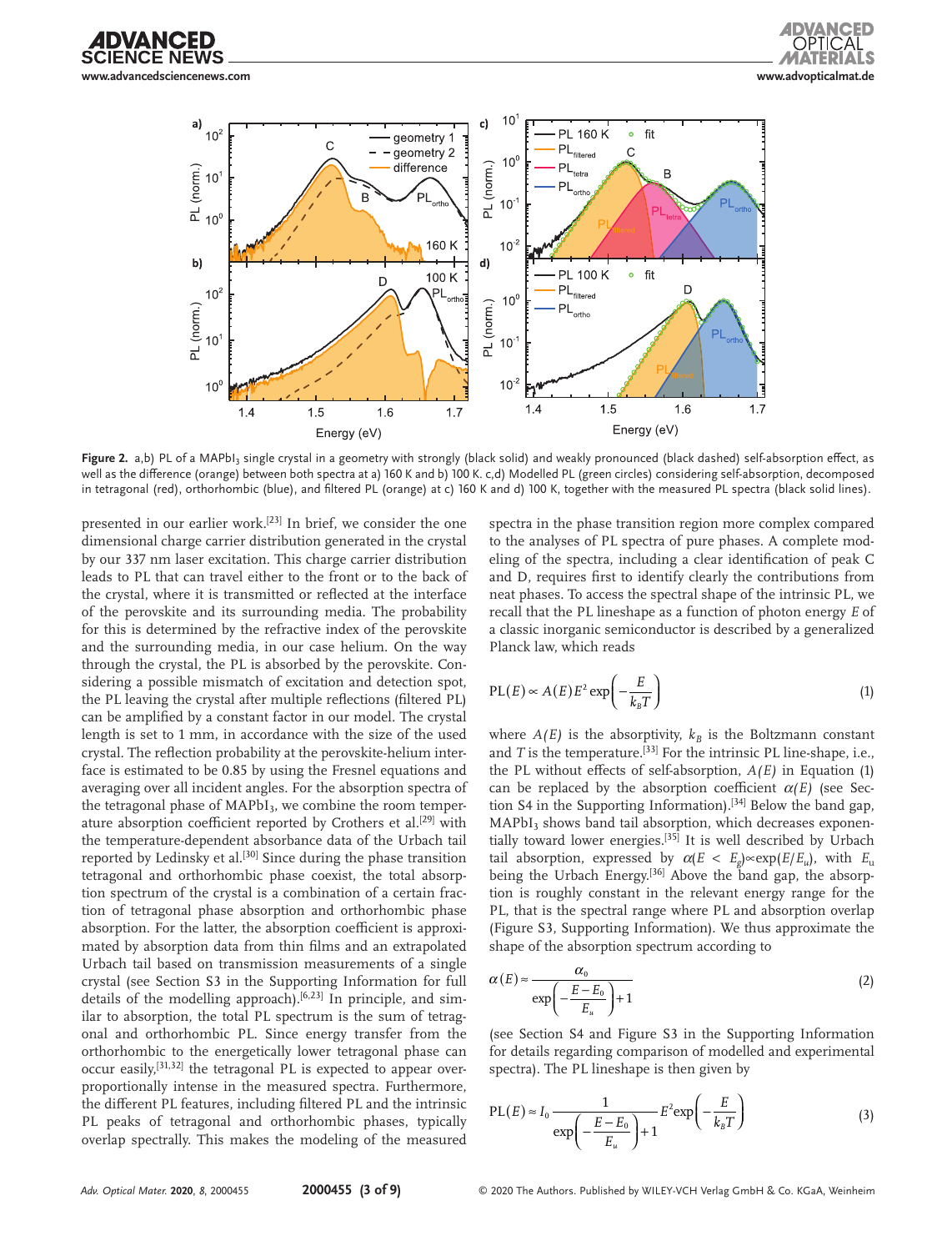

Using Equation (3), we fitted PL data of  $MAPbI<sub>3</sub>$  single crystals and thin film at different temperatures where the material is either in the pure tetragonal or pure orthorhombic phase. We obtained a good agreement between experimental and fitted PL (Figures S3 and S4, Supporting Information), although it was necessary to replace  $\exp(-E/k_BT)$  with  $\exp(-0.825E/k_BT)$  in Equation (3) in the case of single crystals. While the origin of this factor is not fully clear, there are indications that it occurs from a self-absorption effect as described in more detail in the Supporting Information (Section S5, Supporting Information).

Successfully modelling the intrinsic PL spectra of pure crystal phases builds the basis for modeling and fitting the measured PL at 160 K, where tetragonal and orthorhombic phases coexist. While the temperature is given from the experimental conditions, the relative intensities and energetic positions of the intrinsic PL peaks, the Urbach energies and the fraction of tetragonal inclusions are optimized to obtain best agreement with the measured spectrum. We use the energetic position of the tetragonal PL peak at 165 K, assuming that it does not change significantly within the first 5 K of the phase transition. The modelled PL with its decomposition in the individual contributions is depicted in Figure 2c, showing very good agreement with the experimental data. This underpins that peak C is due to filtered PL, while peak B appears to stem from residual tetragonal inclusions. At 100 K, we model the PL assuming that tetragonal inclusions are absent (Figure 2d). The modelled PL can nicely reproduce peak D, further supporting that it is due to filtered PL from the orthorhombic phase. However, the low energy edge, i.e., the PL below ≈1.56 eV, cannot be reproduced assuming only orthorhombic PL.

Having understood the individual features in the PL spectrum at 160 K, we next attempt to extract detailed information about the tetragonal-orthorhombic phase transition by fitting the measured PL spectra between 160 and 100 K using our modelling approach. To do so, it is reasonable to investigate how a variation of parameters such as the content of tetragonal inclusions, the tetragonal PL intensity or tetragonal PL peak position affects the modelled spectra. **Figure 3**a shows modelled PL spectra differing in the content of tetragonal inclusions, while all other parameters remained unchanged. Upon reducing the content of tetragonal inclusions from 1% to 0.1%, peak C shifts from ≈1.52 to ≈1.55 eV and its intensity increases. This PL change follows since the reduction of the content of tetragonal phase is accompanied by a corresponding change in the absorption edge, thus influencing the effect of self-absorption on the intrinsic PL. This causes the signature of the filtered PL to shift more and more toward the spectral position of the intrinsic PL of the tetragonal phase. These spectral changes fit nicely to the measured PL changes between 160 and 150 K in Figure 1b. Here we also want to point out that the above-mentioned relationship between the fraction of tetragonal phase and the energetic spacing between PL<sub>tet,filter</sub> and PL<sub>tet,intrinsic</sub> allows extracting the fraction of tetragonal phase from fitting our model to the measured PL spectra. Upon cooling, the experimentally observed shift of peak C saturates at 1.57 eV (Figure 1b), where it becomes indistinguishable from  $PL_{tetra}$ , similar to the spectral changes in the modelled spectra for a decreasing fraction of tetragonal phase below 0.1% (Figure 3a). Further reducing the fraction of tetragonal phase results in an enhancement





**Figure 3.** Modeled PL for a) different fractions of tetragonal phase, b) decreasing tetragonal PL intensities, and c) blue-shift of the tetragonal PL peak, using the spectral shapes of tetragonal and orthorhombic PL at 160 K.

of a PL signal at ≈1.6 eV. This is caused by the fact that the small fraction of tetragonal phase has only little influence on the absorption edge, which is thus almost exclusively dominated by absorption of the orthorhombic phase. Accordingly, the self-absorption effect is mainly determined by the absorption of the orthorhombic phase, i.e., the feature at 1.6 eV corresponds to filtered PL of the orthorhombic phase. The peak position of this PL feature, as well as its growth, fit very well with the experimentally observed appearance of peak D between 140 and 120 K in Figure 1c. So far, we can conclude that the shift of peak C and the emergence of peak D observed in the measurements upon cooling from 160 to 120 K can be understood qualitatively simply as the result of a reduction in the fraction of tetragonal phase. However, from Figure 1b it becomes clear that upon cooling the low energy edge (<1.5 eV) of the measured PL spectra shifts to higher energies, a spectral dynamic which cannot be captured by just changing the content of tetragonal phase in our model (Figure 3a). This makes it necessary to also allow changing the PL intensity of the tetragonal phase, which is reasonable as the fraction of tetragonal phase decreases. The impact of changing the  $PL_{tetra}$  intensity on the overall PL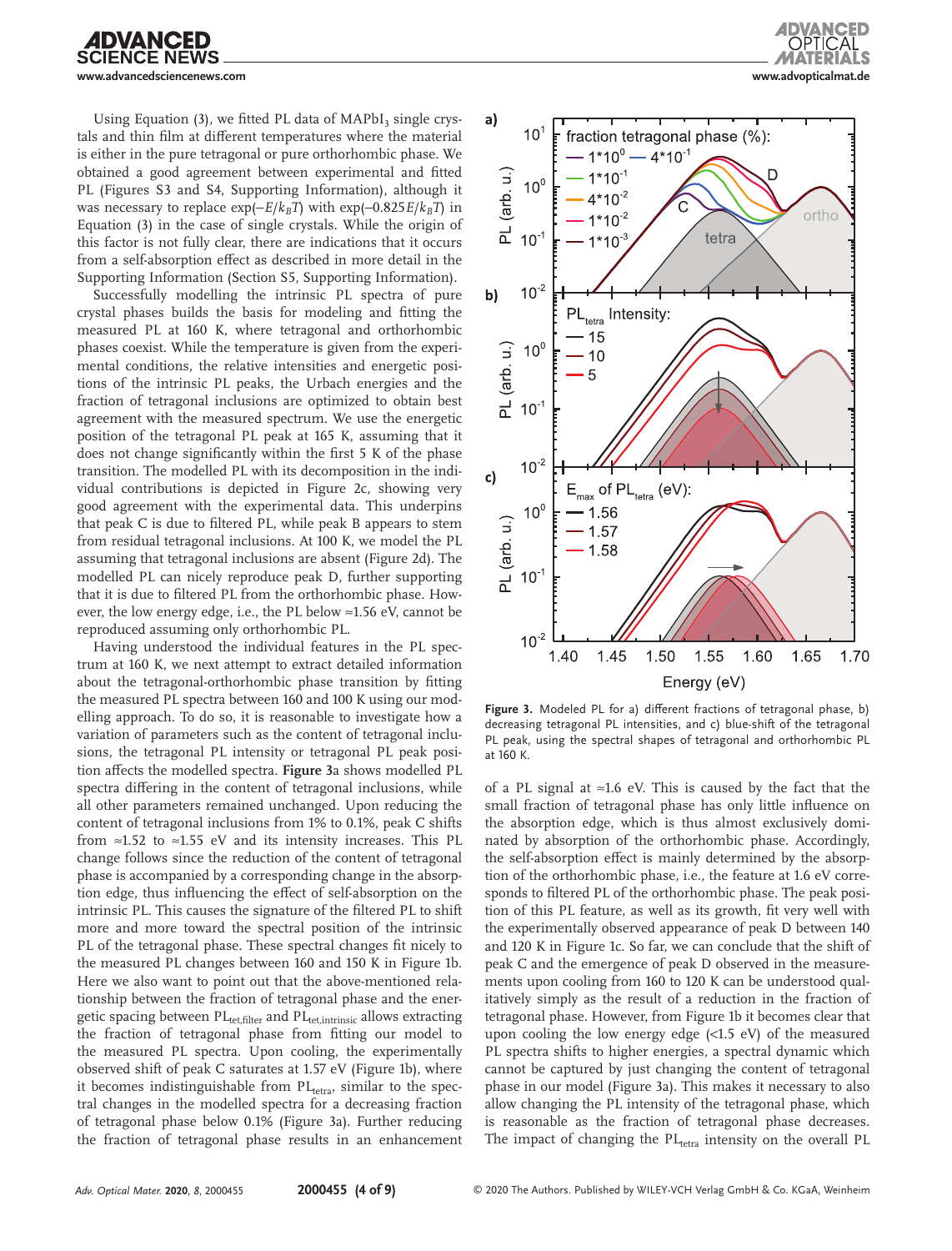



**Figure 4.** Measured (black solid line) and modelled (green circles) PL at 140 K and spectral decomposition in orthorhombic (blue), tetragonal (red), and filtered PL (orange). The dashed lines indicate individual contributions of orthorhombic and tetragonal phase to the filtered PL.

spectrum is shown in Figure 3b, where exemplarily  $PL_{tetra}$  is reduced to a third of its intensity, while the fraction of tetragonal phase is constant at 0.001%. With that, it is possible to account for the experimentally observed shift of the low energy edge, while it is also obvious, that lowering the tetragonal PL intensity always results in a double peak in the spectral region between 1.50 and 1.60 eV, consisting of peak C/B and peak D. This is at variance especially with the measured PL spectrum at 130 K (Figure 1c), where we observed only one broadened peak in the energy range between 1.50–1.63 eV. Allowing  $PL_{tetra}$  to shift to higher energies by about 20 meV resolves this deviation between modelled and experimental PL (see Figure 3c).

Using the insights gained from Figure 3, we finally modelled the measured spectra between 160 and 100 K. To fit the measured spectra we varied the fraction of tetragonal phase,  $PL_{tetra}$ peak position and PL<sub>tetra</sub> intensity. Furthermore from modeling the intrinsic PL of tetragonal and orthorhombic phase using Equation (3), also the Urbach energies of the two phases  $E_{u,\text{tetra}}$ and *E*u,ortho, were derived. **Figure 4** shows an exemplary fit and its spectral decomposition for the PL at 140 K, (see Figure S5 in the Supporting Information for fits to the PL spectra at the other temperatures investigated), from which the good match between measured spectrum and modelled PL is evident. From Figure 4, it also becomes clear how significant the proportion of filtered PL from the tetragonal phase (red dashed line in Figure 4) can be, even though the intensity of the intrinsic  $PL_{tetra}$  (solid red line in Figure 4) is relatively low.

Fitting the temperature dependent PL spectra yields the temperature evolution of the fit parameters. **Figure 5**a shows the content of tetragonal inclusions and the integrated intensity of the direct tetragonal PL (normalized to the value at 165 K) between 165 and 100 K. We also extracted the content of tetragonal inclusions based on transmission data of a MAPbI<sub>3</sub> single crystal from one of our earlier works.[23] This crystal was grown via the same synthesis route as the crystal used in this study, so that we expect a similar phase transition behavior. Indeed, we find that the content of tetragonal inclusions extracted from



**Figure 5.** a) Intensity of the tetragonal PL normalized to the value at 165 K (black squares) together with the content of tetragonal phase in the crystal (orange circles) as a function of temperature. The content of tetragonal phase at 155 and 150 K as extracted from transmission measurements on similar MAPbI<sub>3</sub> single crystals from an earlier work<sup>[23]</sup> is also shown (open black circles). The grey shaded area indicates the upper limit of the content of tetragonal phase below 140 K. b) Temperature-dependence of the tetragonal PL peak position. c) Temperature dependent Urbach energies of the tetragonal (blue triangles) and orthorhombic phase (green squares) together with fits according to Equation (5).

both methods (transmission and PL measurements) agree well, supporting our PL analysis approach. Upon cooling, the content of tetragonal phase drops drastically from 100% at 165 K to 0.7% at 160 K. From there, it further decreases exponentially by about two decades per ten Kelvin to 0.001% at 145 K. At 140 K, the content is so low that no PL filter-effect of tetragonal inclusions occurs, so that a precise quantification of the fraction of tetragonal phase is not possible anymore. Nevertheless, the missing filter effect allows estimating the content of tetragonal inclusions to be below 10−<sup>4</sup> % (indicated as grey shaded area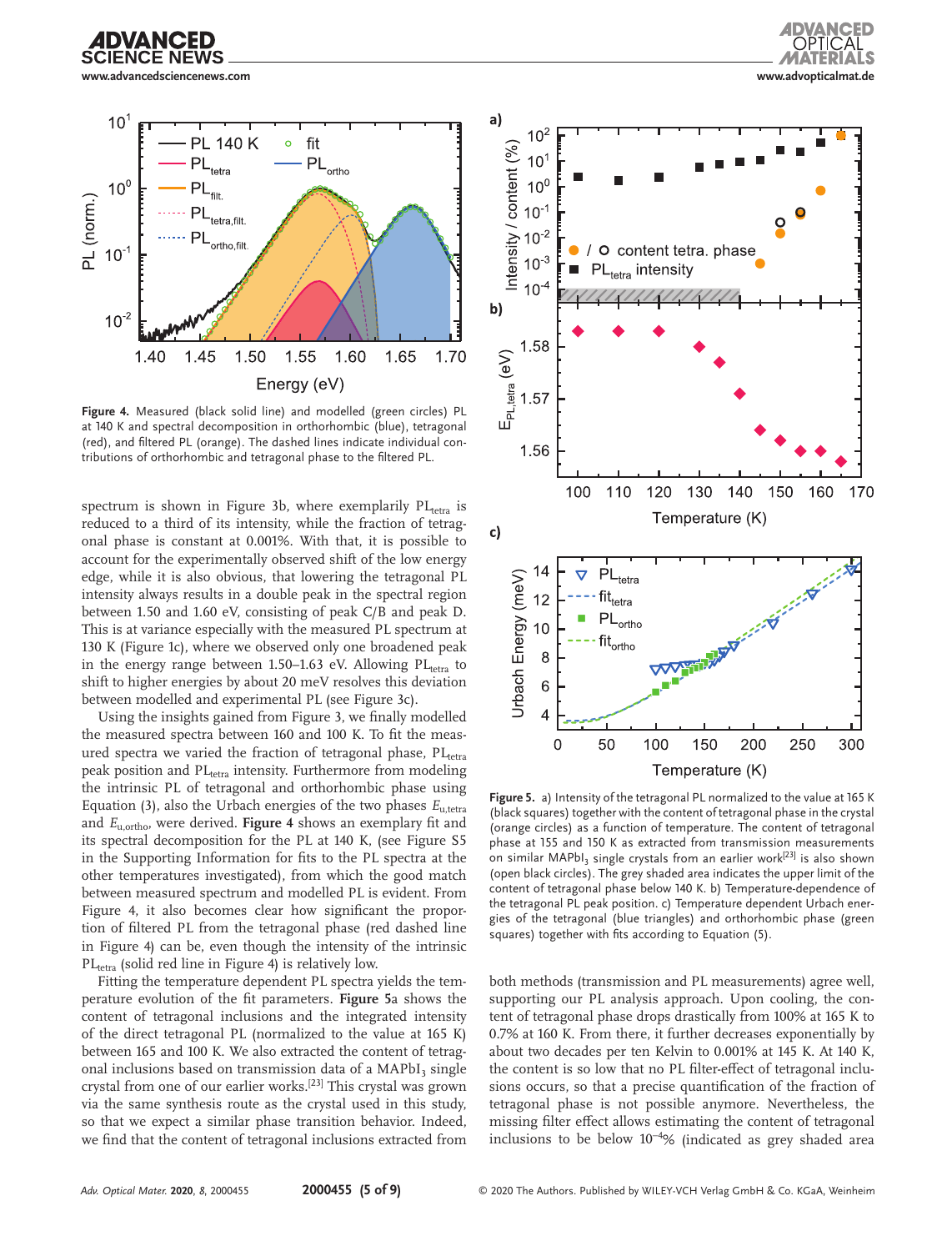

in Figure 5a). Similarly, the integrated intensity of the direct tetragonal PL decreases roughly exponentially upon cooling, reaching 2% at 120 K. Thus, it decreases at a rate of about 0.4 decades per ten Kelvin, i.e., less drastic than the decrease of content of tetragonal inclusions. From 120 K, the intensity of the direct tetragonal PL stays roughly constant. However, as mentioned before, below 120 K the spectral signatures of the tetragonal phase is very weak, so that corresponding fit parameters might exhibit a relatively large error. From the temperature dependent fitting of the measured PL spectra, also the peak position of the tetragonal PL was extracted, which is shown in Figure 5b. Starting from 1.558 eV at 165 K, the PL shifts to higher energies, i.e., to 1.562 eV at 150 K. Upon further cooling, this shift becomes more intense, so that the peak position of  $PL_{\text{tetra}}$  is 1.580 eV at 130 K. After that it reaches its final position at 1.583 eV at 120 K. Figure 5c displays the temperaturedependence of the Urbach energies of the tetragonal and the orthorhombic phase  $E_{\text{u.tetra}}$  and  $E_{\text{u.ortho}}$ . Here we assume that the factor of 0.825 that we needed to introduced in Equation (3) (*vide supra*) has an artificial origin. We therefore corrected the Urbach energies obtained by fitting Equation (3) to the PL data accordingly (see Section S5 in the Supporting Information). The Urbach energy of the pure tetragonal phase decreases linearly from 14.2 meV at 300 K to 8.2 meV at 165 K. In the temperature range of the phase transition, this trend continues until 155 K, where the Urbach energy of the tetragonal phase is 7.7 meV. Upon further cooling, the decrease in *E*<sub>u,tetra</sub> flattens out, changing by only 0.5 meV from 155 to 100 K. At 160 K  $E_{\text{u}, \text{ortho}}$  is 8.2 meV, i.e., similar to the value of  $E_{\text{u}, \text{tetra}}$  at this temperature. However in contrast to the behavior of  $E_{\text{u,tetra}}$  in the transition region, *E*u,ortho decreases more rapidly, that is, with a similar slope as  $E_{u,\text{tetra}}$  between 300 and 165 K, reaching a value of 5.6 meV at 100 K (Figure 5c). The temperature-dependence of the Urbach energy can be expressed as $[37]$ 

$$
E_u(T) = \left(\frac{\Theta}{\sigma_0}\right) \left[\frac{1+X}{2} + \left\{\exp\left(\frac{\Theta}{T}\right) - 1\right\}^{-1}\right]
$$
(4)

where *T* is the absolute temperature,  $\theta$  is the Einstein characteristic temperature of the phonons that interact with the free charges,<sup>[37,38]</sup> and  $\sigma_0$  is the so-called Urbach Edge parameter.<sup>[37]</sup> The parameter  $X = \langle U^2 \rangle_x / \langle U^2 \rangle_0$ , with  $\langle U^2 \rangle_0$  being the zero-point uncertainty of the atomic positions, is related to the structural disorder in the system and would be zero for a perfect crystal.<sup>[37,39]</sup> Assuming a perfect crystal  $(X = 0)$ , the term  $\theta$ /(2 $\sigma$ <sub>0</sub>) can be referred to as the static disorder  $E$ <sub>u,0</sub>, and Equation (4) becomes $[40]$ 

$$
E_{u}(T) = E_{u,0} + 2E_{u,0} \cdot \left\{ \exp\left(\frac{\Theta}{T}\right) - 1 \right\}^{-1}
$$
 (5)

Fitting Equation (5) to the temperature dependent Urbach energies of the orthorhombic phase from Figure 5c yields  $E_{u,0,\text{ortho}}$  = (3.5 ± 0.3) meV and  $\theta_{\text{ortho}}$  = (145 ± 13) K. For the pure tetragonal phase, (i.e., considering the Urbach energies between 300 and 165 K), we obtain  $E_{u,0,\text{tetra}} = (3.6 \pm 0.4) \text{ meV}$ and  $\theta_{\text{tetra}} = (156 \pm 19)$  K. Within the accuracy of the approach, these values are identical to the values of the orthorhombic

phase. The fits are indicated as dashed lines in Figure 5d. In case of the tetragonal phase below the phase transition temperature, a clear deviation between the expected Urbach energies from Equation (5) and the values obtained from the measured PL spectra becomes obvious.

#### **3. Discussion**

Several studies have so far investigated the tetragonal to orthorhombic phase transition of  $MAPbI<sub>3</sub>$  thin films, powder and single crystals. For thin films, typically a large temperature range of 20–40 K can be observed in which both phases  $coexist.$ <sup>[4,10,12,41,42]</sup> This is argued to be caused by the polycrystalline nature of those films, where every grain can have a slightly different transition temperature, depending, e.g., on the grain size,<sup>[43]</sup> or the strain induced by the substrate.<sup>[10,11,44]</sup> In powders, the temperature range of the coexistence was reported to be smaller with  $5-12$  K,<sup>[10,45]</sup> which is likely due to the absence of substrate-induced stress on the lose particles.[10,46] For single crystals, older works suggested that the tetragonal-to-orthorhombic phase transition is abrupt and that there is no coexistence of the two phases.<sup>[13,15]</sup> However, more recent works suggest that there is a small temperature window, in which such a coexistence can be observed. Our finding that the fraction of tetragonal phase reduces rapidly by ≈99% within the first 5 K of the transition (Figure 5a), thus is in line with the observations found in literature. However, the fact that we observe PL signatures of tetragonal inclusions down to at least 120 K deviates from the expectations from literature. This finding suggests that also in the case of single crystals, certain structural states in halide perovskites persist even if external parameters such as temperature are changed over a wide range. In contrast to the rapid decrease of the fraction of tetragonal phase below the phase transition, the change in PL intensity of the tetragonal inclusions shows a considerably milder decrease (Figure 5a). This implies an efficient energy transfer from orthorhombic phase to the tetragonal inclusions in the temperature range of the phase transition, which is in line with literature reports.<sup>[31,32]</sup> It also suggests that the tetragonal inclusions can act as highly efficient traps for the excited states of the predominant orthorhombic perovskite phase.

We also observed and quantified a blue shift of the PL of the tetragonal inclusions by about 20 meV between 155 and 120 K (Figure 5b). One cause of such a shift could be strain on the tetragonal inclusions due to a mismatch between the lattice constants of tetragonal and orthorhombic phase.<sup>[47]</sup> Based on temperature-dependent PL measurements and comparison with associated lattice constants, it is possible to estimate the strain that would be necessary to shift the PL by 20 meV to higher energies via the Birch-Murnaghan-equation.[48] With the assumption that lattice dilation is the dominant factor for the temperaturedependent shift of the PL maximum,<sup>[6,12]</sup> we find tensile strain values of 85–165 MPa (see Section S7 in the Supporting Information for details). However, recent studies demonstrated that the unit cell volume of the orthorhombic phase is smaller than the one of the tetragonal phase, [4,45,49,50] and thus there should be compressive strain instead of tensile strain to affect the tetragonal inclusions. Room temperature measurements showed that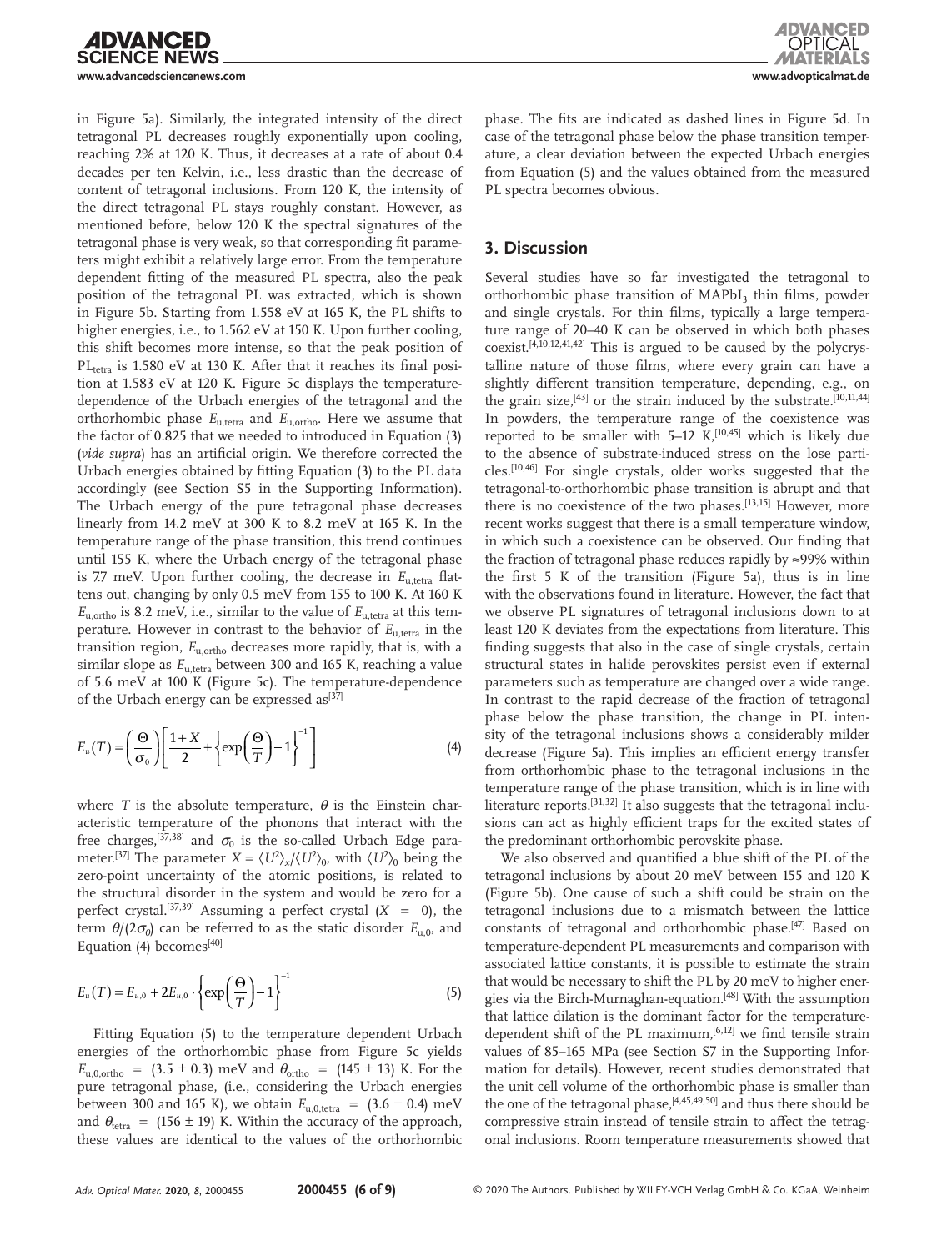pressure on  $MAPbI<sub>3</sub>$  leads to a red shift.<sup>[51–54]</sup> Assuming this to also hold true at lower temperatures, strain would not be a satisfying explanation of the observed blue shift.

An alternative interpretation of the blue-shift is via a quantum confinement effect, where the decreasing domain size confines the excited state, leading to a blue-shift of the PL.<sup>[55]</sup> The observed blue-shift of 20 meV implies domain sizes of 7–15 nm, based on the correlation between PL peak position and crystal size of MAPbI<sub>3</sub> nanocrystals found in literature,<sup>[56-58]</sup> and on the assumption that this correlation also applies to the tetragonal inclusions. We estimate the domain volume to be about  $(15 \text{ nm})^3$ , consider that 0.001% of the crystal is in the tetragonal phase (as it is the case at 145 K) and we assume that the tetragonal inclusions are distributed homogeneously. From this, we obtain a number concentration of  $3 \times 10^{12}$  cm<sup>-3</sup> and an average distance of about 0.7 µm between the tetragonal inclusions. This is in the range of the charge carrier diffusion length reported in literature,<sup>[59,60]</sup> suggesting that an efficient energy transfer from orthorhombic phase to the tetragonal inclusions is well possible. This also fits well with our observation that the fraction of tetragonal phase decreases more rapidly compared to the corresponding PL intensity (Figure 5a). These results also emphasize that due to the efficient energy transfer, even a low density of domains that deviate regarding their structure from the investigated perovskite can have significant impact on its PL spectra and thus its photophysical properties.

Regarding the extracted temperature dependent Urbach energies of both phases, we find that the values of  $E_{u,0,\text{tetra}}$  and  $\theta_{\text{tetra}}$ agree well with the results from Ledinsky et al.,<sup>[40]</sup> who quantified the temperature dependent Urbach Energies of the tetragonal phase of  $MAPbI<sub>3</sub>$  thin films also on the basis of PL measurements. Also, our observation that *θtetra* and *θortho* exhibit identical values indicates, that the electronically active phonon modes are the same for orthorhombic and tetragonal phase and that their energy does not change upon the phase transition. Further, we observed that during the coexistence of both phases, the extracted values for  $E_{u,\text{tetra}}$  deviate from the ones expected according to Equation (5). Since *θ* appears to be constant, the higher values of  $E_{u}$ <sub>tetra</sub> indicate a higher static disorder in the tetragonal inclusions, increasing with decreasing domain size. This is reasonable, when considering that the orthorhombic and the tetragonal unit cells have different lattice constants,<sup>[4]</sup> implying the build-up of strain in the tetragonal inclusions (see above). The strain leads to a distorted crystal structure, so that X (being a measure for the static disorder) in Equation (4) increases.

Finally, we note that the PL in the temperature range from 160 to 120 K can be modelled with tetragonal, orthorhombic and the corresponding filtered PL and no additional peaks are necessary. This suggests in particular that there is no significant contribution of bound excitons and defects to the PL spectra down to 120 K.

## **4. Conclusion**

In summary, we investigated the tetragonal-to-orthorhombic phase transition of  $MAPbI<sub>3</sub>$  single crystals using temperature dependent PL measurements. We carefully considered and modelled optical effects to distinguish between optical features and intrinsic electronic transitions in measured PL spectra. We quantified the fraction of tetragonal phase during the transition with a high sensitivity, where we find that the tetragonal fraction at 150 K has reduced to 0.001%. Additionally, we can still identify PL signatures of tetragonal phase down to 120 K, where its spectrum shifts to higher energies, being indicative of a confinement effect of the last bit of tetragonal inclusions. Overall, this work demonstrates that the phase transition in  $MAPbI<sub>3</sub>$ single crystals is not abrupt, but extends over 40 K, and PL of bound excitons does not play a role above 100 K in our experiments. Furthermore, our results show that even smallest contents of structurally different inclusions in the perovskite can have significant impact on its opto-electronic properties. This aspect will be also relevant for perovskites with mixed stoichiometry, where the structural homogeneity and its influence on the optoelectronic properties is still unclear but crucial for the further development of highly efficient perovskite solar cells.

## **5. Experimental Section**

Sample Preparation: MAPbI<sub>3</sub> single crystals were prepared following the inverse temperature crystallization technique.<sup>[61]</sup> In brief, the synthesis started with a 1–1.3 m solution of MAI (from Dyesol-Limited, Now GreatCell Solar) and PbI2 (Sigma-Aldrich) in gamma-Butyrolactone (GBL, Sigma-Aldrich). The precursors dissolved in GBL after 30 min of vigorous stirring at 60 °C. Upon filtering the solution using 0.22  $\mu$ m PVDF filters, the stock solution was then distributed into small vials with 3–4 mL of solution each. The vials were kept undisturbed in an oil bath for 34 h at 110 °C. Once the desired size of the crystals was achieved, the crystals were removed from the synthesis solution, washed quickly with fresh GBL, dried with a  $N_2$  flow.

*Photoluminescence Measurements*: The temperature-dependent PL measurements were performed using a home-built setup. The sample was put in a continuous flow cryostat (Oxford Instruments, Optistat CF) with an automated temperature controller (Oxford Instruments ITC503S). The sample was excited with a 337 nm nitrogen laser (LTB MNL 100). The signal was collected via a charge-coupled device (CCD) camera (Andor iDus DU420a-OE) coupled to a spectrograph (Andor Shamrock SR303i).

## **Supporting Information**

Supporting Information is available from the Wiley Online Library or from the author.

## **Acknowledgements**

Ko.S. acknowledges financial support from the German National Science Foundation (Project KO 3973/2-1 and GRK 1640). F.P. acknowledges support by the German National Science Foundation via the Project PA 3373/3-1. A.K. acknowledges support by the Bayrisches Staatsministerium für Wissenschaft und Kunst for the Collaborative Research Network "Solar Technologies go Hybrid." Ka.S. acknowledges financial support from NSERC (grant number 06630), Future Energy Systems (grant number T12-P012), and NRC (grant number A1-014009).

## **Conflict of Interest**

The authors declare no conflict of interest.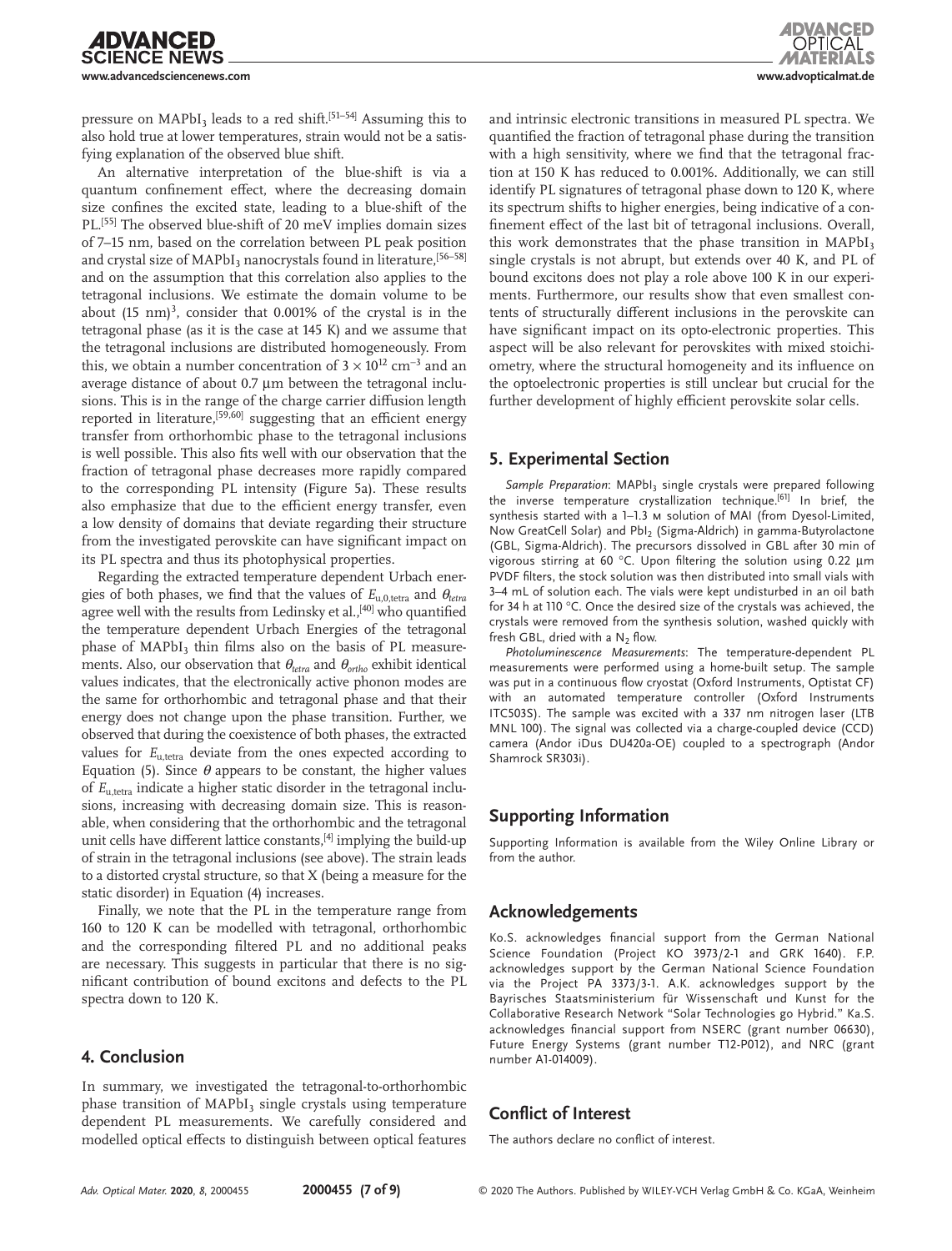**CIENCE NEWS www.advancedsciencenews.com www.advopticalmat.de**

**IDVANCED** 

#### **Keywords**

halide perovskites, MAPbI<sub>3</sub>, optical spectroscopy, self-absorption

Received: March 16, 2020 Revised: April 24, 2020 Published online: May 26, 2020

- [1] L. M. Herz, *Annu. Rev. Phys. Chem.* **2016**, *67*, 65.
- [2] Y. Kanemitsu, *J. Mater. Chem. C* **2017**, *5*, 3427.
- [3] D. W. deQuilettes, K. Frohna, D. Emin, T. Kirchartz, V. Bulovic, D. S. Ginger, S. D. Stranks, *Chem. Rev.* **2019**, *119*, 11007.
- [4] W. Kong, Z. Ye, Z. Qi, B. Zhang, M. Wang, A. Rahimi-Iman, H. Wu, *Phys. Chem. Chem. Phys.* **2015**, *17*, 16405.
- [5] A. Glushkova, K. Mantulnikovs, G. Giriat, K. Semeniuk, L. Forro, E. Horvath, A. Arakcheeva, *Sol. RRL* **2019**, *3*, 1900044.
- [6] S. Singh, C. Li, F. Panzer, K. L. Narasimhan, A. Graeser, T. P. Gujar, A. Köhler, M. Thelakkat, S. Huettner, D. Kabra, *J. Phys. Chem. Lett.* **2016**, *7*, 3014.
- [7] E. S. Parrott, R. L. Milot, T. Stergiopoulos, H. J. Snaith, M. B. Johnston, L. M. Herz, *J. Phys. Chem. Lett.* **2016**, *7*, 1321.
- [8] T. Meier, T. P. Gujar, A. Schönleber, S. Olthof, K. Meerholz, S. van Smaalen, F. Panzer, M. Thelakkat, A. Köhler, *J. Mater. Chem. C* **2018**, *6*, 7512.
- [9] N. Arad-Vosk, N. Rozenfeld, R. Gonzalez-Rodriguez, J. L. Coffer, A. Sa'ar, *Phys. Rev. B* **2017**, *95*, 085433.
- [10] A. Osherov, E. M. Hutter, K. Galkowski, R. Brenes, D. K. Maude, R. J. Nicholas, P. Plochocka, V. Bulović, T. J. Savenije, S. D. Stranks, *Adv. Mater.* **2016**, *28*, 10757.
- [11] C. Wehrenfennig, M. Z. Liu, H. J. Snaith, M. B. Johnston, L. M. Herz, *APL Mater.* **2014**, *2*, 081513.
- [12] F. Panzer, C. Li, T. Meier, A. Köhler, S. Huettner, *Adv. Energy Mater.* **2017**, *7*, 1700286.
- [13] H. H. Fang, R. Raissa, M. Abdu-Aguye, S. Adjokatse, G. R. Blake, J. Even, M. A. Loi, *Adv. Funct. Mater.* **2015**, *25*, 2378.
- [14] G. Schuck, D. M. Tobbens, M. Koch-Muller, I. Efthimiopoulos, S. Schorr, *J. Phys. Chem. C* **2018**, *122*, 5227.
- [15] L. Q. Phuong, Y. Nakaike, A. Wakamiya, Y. Kanemitsu, *J. Phys. Chem. Lett.* **2016**, *7*, 4905.
- [16] M. Chauhan, Y. Zhong, K. Schötz, B. Tripathi, A. Köhler, S. Huettner, F. Panzer, *J. Mater. Chem. A* **2020**, *8*, 5086.
- [17] L. M. Pazos-Outón, M. Szumilo, R. Lamboll, J. M. Richter, M. Crespo-Quesada, M. Abdi-Jalebi, H. J. Beeson, M. Vrućinić, M. Alsari, H. J. Snaith, B. Ehrler, R. H. Friend, F. Deschler, *Science* **2016**, *351*, 1430.
- [18] Y. J. Fang, H. T. Wei, Q. F. Dong, J. S. Huang, *Nat. Commun.* **2017**, *8*, 14417.
- [19] Y. Yamada, T. Yamada, L. Q. Phuong, N. Maruyama, H. Nishimura, A. Wakamiya, Y. Murata, Y. Kanemitsu, *J. Am. Chem. Soc.* **2015**, *137*, 10456.
- [20] T. Yamada, Y. Yamada, H. Nishimura, Y. Nakaike, A. Wakamiya, Y. Murata, Y. Kanemitsu, *Adv. Electron. Mater.* **2016**, *2*, 1500290.
- [21] F. Staub, I. Anusca, D. C. Lupascu, U. Rau, T. Kirchartz, *J. Phys.: Mater.* **2020**, *3*, 025003.
- [22] D. C. Hong, J. Li, S. S. Wan, I. G. Scheblykin, Y. X. Tian, *J. Phys. Chem. C* **2019**, *123*, 12521.
- [23] K. Schötz, A. M. Askar, W. Peng, D. Seeberger, T. P. Gujar, M. Thelakkat, A. Köhler, S. Huettner, O. M. Bakr, K. Shankar, F. Panzer, *J. Mater. Chem. C* **2020**, *8*, 2289.
- [24] A. Poglitsch, D. Weber, *J. Chem. Phys.* **1987**, *87*, 6373.
- [25] R. E. Wasylishen, O. Knop, J. B. Macdonald, *Solid State Commun.* **1985**, *56*, 581.
- [26] G. Xing, N. Mathews, S. S. Lim, N. Yantara, X. Liu, D. Sabba, M. Gratzel, S. Mhaisalkar, T. C. Sum, *Nat. Mater.* **2014**, *13*, 476.
- [27] K. Wu, A. Bera, C. Ma, Y. Du, Y. Yang, L. Li, T. Wu, *Phys. Chem. Chem. Phys.* **2014**, *16*, 22476.
- [28] R. L. Milot, G. E. Eperon, H. J. Snaith, M. B. Johnston, L. M. Herz, *Adv. Funct. Mater.* **2015**, *25*, 6218.
- [29] T. W. Crothers, R. L. Milot, J. B. Patel, E. S. Parrott, J. Schlipf, P. Müller-Buschbaum, M. B. Johnston, L. M. Herz, *Nano Lett.* **2017**, *17*, 5782.
- [30] M. Ledinsky, T. Schonfeldova, J. Holovsky, E. Aydin, Z. Hajkova, L. Landova, N. Neykova, A. Fejfar, S. De Wolf, *J. Phys. Chem. Lett.* **2019**, *10*, 1368.
- [31] H. Wang, L. Whittaker-Brooks, G. R. Fleming, *J. Phys. Chem. C* **2015**, *119*, 19590.
- [32] L. Q. Phuong, Y. Yamada, M. Nagai, N. Maruyama, A. Wakamiya, Y. Kanemitsu, *J. Phys. Chem.* **2016**, *7*, 2316.
- [33] P. Würfel, *J. Phys. C: Solid State Phys.* **1982**, *15*, 3967.
- [34] E. Daub, P. Würfel, *Phys. Rev. Lett.* **1995**, *74*, 1020.
- [35] S. Pathak, A. Sepe, A. Sadhanala, F. Deschler, A. Haghighirad, N. Sakai, K. C. Goedel, S. D. Stranks, N. Noel, M. Price, S. Hüttner, N. A. Hawkins, R. H. Friend, U. Steiner, H. J. Snaith, *ACS Nano* **2015**, *9*, 2311.
- [36] F. Urbach, *Phys. Rev.* **1953**, *92*, 1324.
- [37] G. D. Cody, T. Tiedje, B. Abeles, T. D. Moustakas, B. Brooks, Y. Goldstein, *J. Phys. Colloq.* **1981**, *42*, C4.
- [38] S. M. Wasim, C. Rincon, G. Marin, P. Bocaranda, E. Hernandez, I. Bonalde, E. Medina, *Phys. Rev. B* **2001**, *64*, 195101.
- [39] M. Beaudoin, A. J. G. DeVries, S. R. Johnson, H. Laman, T. Tiedje, *Appl. Phys. Lett.* **1997**, *70*, 3540.
- [40] M. Ledinsky, T. Schönfeldová, J. Holovský, E. Aydin, Z. Hájková, L. Landová, N. Neyková, A. Fejfar, S. De Wolf, *J. Phys. Chem. Lett.* **2019**, *10*, 1368.
- [41] H. Tahara, M. Endo, A. Wakamiya, Y. Kanemitsu, *J. Phys. Chem. C* **2016**, *120*, 5347.
- [42] V. D'Innocenzo, G. Grancini, M. J. P. Alcocer, A. R. S. Kandada, S. D. Stranks, M. M. Lee, G. Lanzani, H. J. Snaith, A. Petrozza, *Nat. Commun.* **2014**, *5*, 3586.
- [43] C. Stavrakas, S. J. Zelewski, K. Frohna, E. P. Booker, K. Galkowski, K. Y. Ji, E. Ruggeri, S. Mackowski, R. Kudrawiec, P. Plochocka, S. D. Stranks, *Adv. Energy Mater.* **2019**, *9*, 1901883.
- [44] Z. H. Chen, L. You, C. W. Huang, Y. J. Qi, J. L. Wang, T. Sritharan, L. Chen, *Appl. Phys. Lett.* **2010**, *96*, 252903.
- [45] P. S. Whitfield, N. Herron, W. E. Guise, K. Page, Y. Q. Cheng, I. Milas, M. K. Crawford, *Sci. Rep.* **2016**, *6*, 35685.
- [46] N. Leupold, K. Schötz, S. Cacovich, I. Bauer, M. Schultz, M. Daubinger, L. Kaiser, A. Rebai, J. Rousset, A. Köhler, P. Schulz, R. Moos, F. Panzer, *ACS Appl. Mater. Interfaces* **2019**, *11*, 30259.
- [47] A. Dobrovolsky, A. Merdasa, E. L. Unger, A. Yartsev, I. G. Scheblykin, *Nat. Commun.* **2017**, *8*, 34.
- [48] F. Birch, *Phys. Rev.* **1947**, *71*, 809.
- [49] F. Lehmann, A. Franz, D. M. Tobbens, S. Levcenco, T. Unold, A. Taubert, S. Schorr, *RSC Adv.* **2019**, *9*, 11151.
- [50] A. L. Montero-Alejo, E. Menéndez-Proupin, D. Hidalgo-Rojas, P. Palacios, P. Wahnón, J. C. Conesa, *J. Phys. Chem. C* **2016**, *120*, 7976.
- [51] M. Szafranski, A. Katrusiak, *J. Phys. Chem.* **2016**, *7*, 3458.
- [52] S. Jiang, Y. Fang, R. Li, H. Xiao, J. Crowley, C. Wang, T. J. White, W. A. Goddard 3rd, Z. Wang, T. Baikie, J. Fang, *Angew. Chem., Int. Ed.* **2016**, *55*, 6540.
- [53] A. Jaffe, Y. Lin, C. M. Beavers, J. Voss, W. L. Mao, H. I. Karunadasa, *ACS Cent. Sci.* **2016**, *2*, 201.
- [54] L. Kong, G. Liu, J. Gong, Q. Hu, R. D. Schaller, P. Dera, D. Zhang, Z. Liu, W. Yang, K. Zhu, Y. Tang, C. Wang, S. H. Wei, T. Xu, H. K. Mao, *Proc. Natl. Acad. Sci. USA* **2016**, *113*, 8910.
- [55] D. B. Mitzi, *Prog. Inorg. Chem.* **1999**, *48*, 1.
- [56] E. S. Parrott, J. B. Patel, A. A. Haghighirad, H. J. Snaith, M. B. Johnston, L. M. Herz, *Nanoscale* **2019**, *11*, 14276.